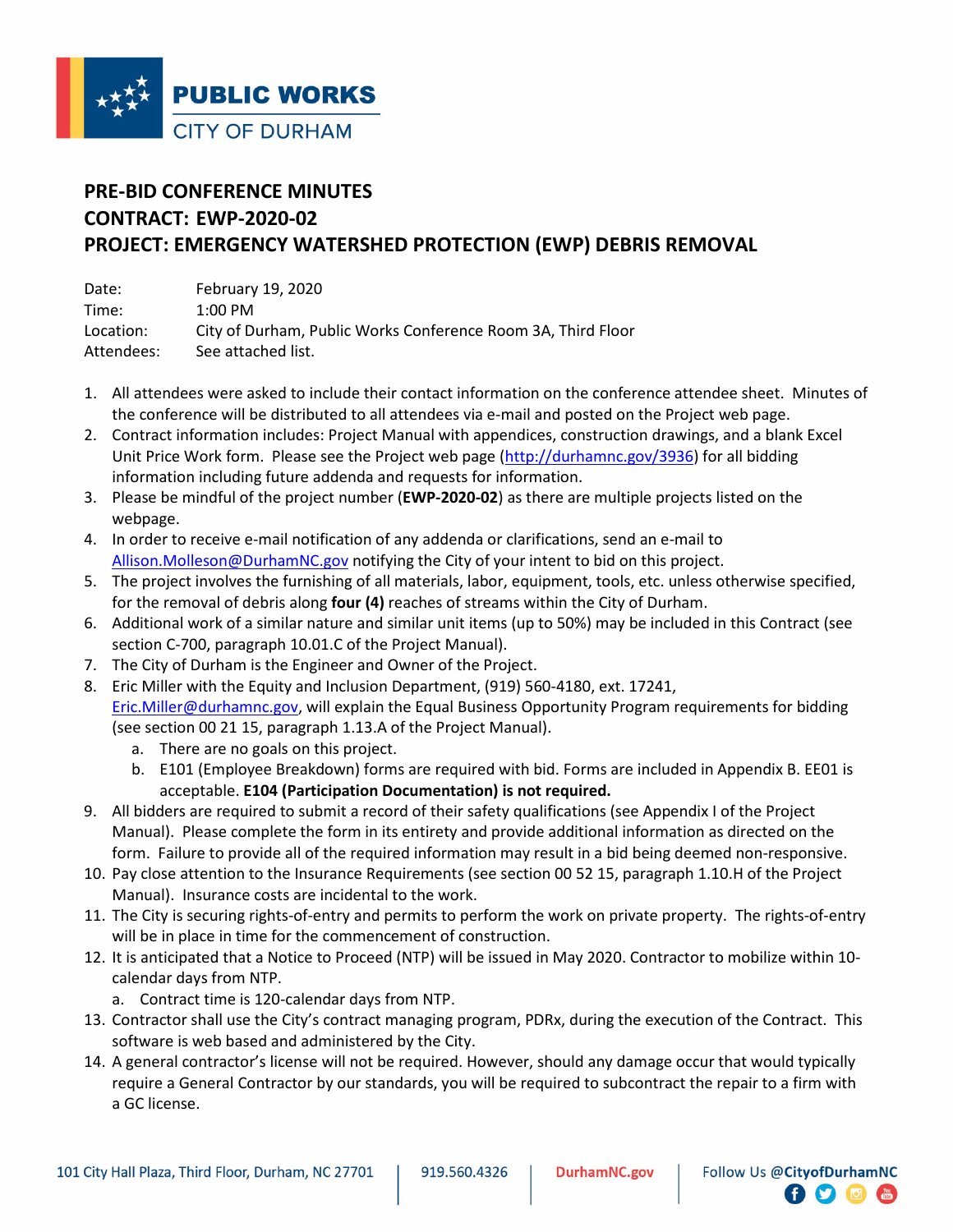- a. Discussion of Maps and Unit Price Work items.
	- i. No survey was performed for the projects.
- b. Sheet No.1, Sites Map
- c. Sheet No.2, South Ellerbe Creek (No Debris Removal)
- d. Sheet No. 3, Ellerbe Creek and South Ellerbe Creek (3700 LF)
- e. Sheet No. 4, Northeast Creek Tributary C from Sedwick Rd. to Kandes Ct. (1600 LF)
- f. Sheet No. 5, Northeast Creek Tributary C from 1250' S of Seaton Rd. to 1500' S of Seaton Rd. (200 LF)
- g. Sheet No. 6, Third Fork Creek from Ward St. to Cliff St. (250 LF)
- 15. Any errors or omissions discovered in the Project Manual or construction Drawings should be brought to the attention of the City in writing.
- 16. Must follow all guidelines and recommendations in United States Army Corps of Engineers Technical Report EL-92-36 in Appendix L.
- 17. All questions or requests for information must be submitted by 8:00 AM, Friday, February 28, 2020. No addenda will be issued after 5:00 PM, Monday, March 2, 2020.
- 18. Compile Bid packages carefully. Include all of the required items. Submit bid packages prior to the Bid Opening on Friday, March 6, 2020, at 10:00 AM to be held in conference room 3B.
- 19. Attendee Questions/Discussions.

## **Q: What are the access points for each site?**

*A: Ellerbe Creek and South Ellerbe Creek – Access from N Roxboro, W Club, and if necessary, Farthing Street (Private Property)*

*Northeast Creek Tributary C from Sedwick Rd. to Kandes Ct. – Access from Sedwick Road Northeast Creek Tributary C from 1250' S of Seaton Rd. to 1500' S of Seaton Rd. – Access from private property on Revere Road*

*Third Fork Creek from Ward St. to Cliff St. – Access from Ward Street*

*Any access from private property will require the contractor to repair the property to existing condition post work. The repair is incidental to the work.* 

## **Q: Is the project a linear cleaning of the stream of more of a "pop in and grab" debris style of work?**

*A: It is more of a "pop in and grab" debris style of work.* 

## **Q: What is the minimum size debris for removal?**

*A: Logs with a minimum diameter of 4" and minimum length of 4'.* 

## **Q: Can we remove debris from the private property sections and carry it to the City Owned Property to leave it on the bank?**

*A: Yes. In case where work on private property is adjacent to City-Owned property, the debris may be carried up or downstream to City Owned property and left on the bank behind the vegetation/tree line.* 

## **Q: Will the City inspectors be the only inspectors the contractor will have to work with?**

*A: The City inspectors and/or inspectors from the City's construction management consultant will be on site every day to oversee work. Representative from the state and/or grantor (USDA-NRCS) may drop by the site and take pictures or look around, but should not be interfering with the work.*

## **Q: Does the City have quantities for the amount of debris?**

*A: The City does not have quantities for the amount of debris. It is up to the contractor to visit the sites and estimate the quantities for themselves.* 

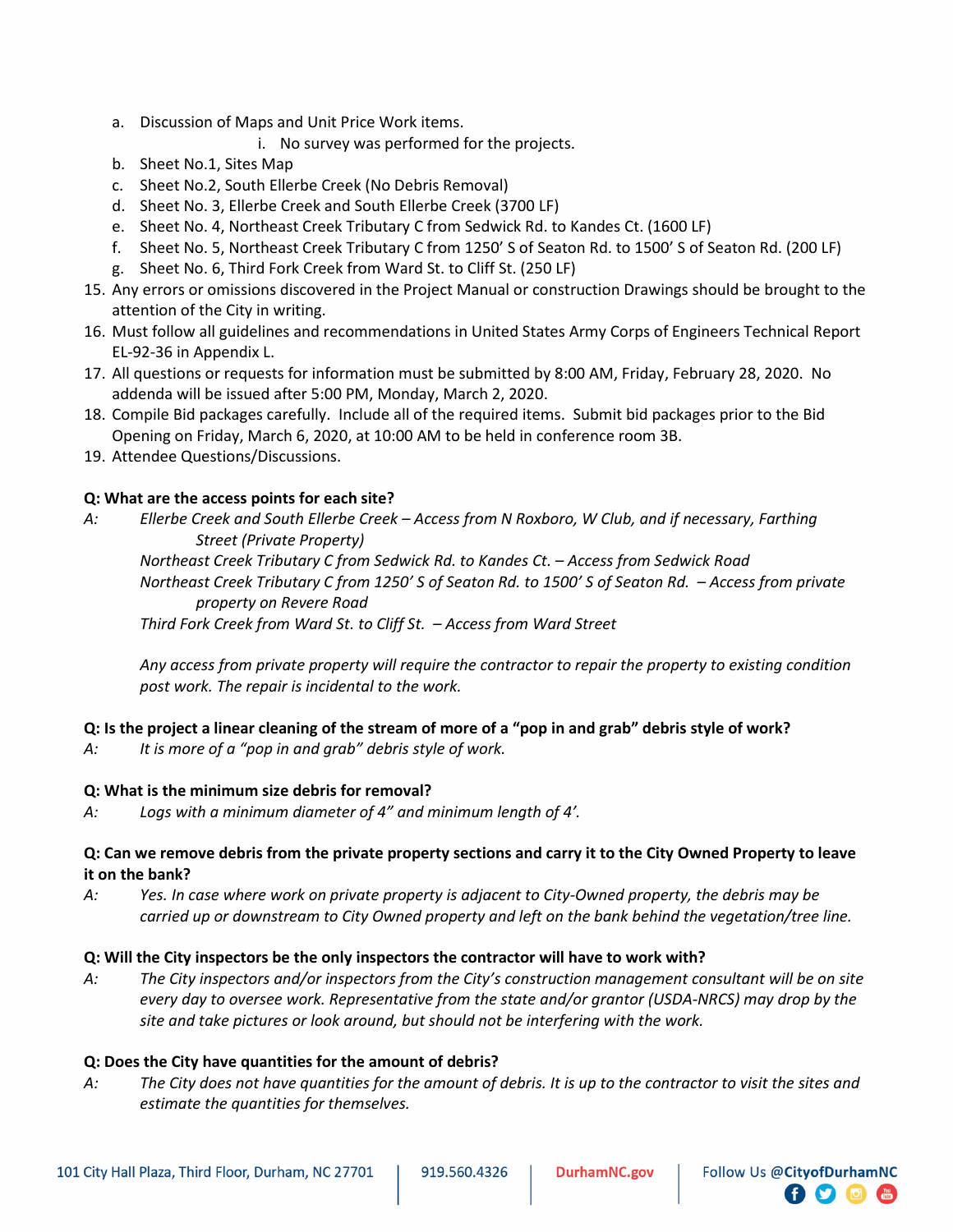#### **Q: Does the Contractor remove live vegetation that is in the stream?**

*A: No. Live vegetation is to remain in place.* 

#### **Q: When the debris does need to be hauled away, does it go to the landfill?**

*A: Yes. The contractor will be responsible for taking the debris to an approved disposal site. The cost of dumping the debris is incidental to the work.* 

#### **Q: What are the reasons for the debris removal in the streams?**

*A: The reasons for debris removal vary site-to-site but can be due to protecting infrastructure or stream bank stabilization.* 

#### **Q: In some locations, there are concrete chunks in the stream, do we remove that as well?**

*A: No. Only "floatable" debris.* 

#### **Q: Will the Contractor be able to put a trackhoe in the stream?**

*A: Yes, as long as there is minimal or no disturbance to the stream bed and banks.* 

#### **Q: Will someone be verifying the work as the contractor moves along the stream?**

*A: Yes. An inspector will be on site during the work keeping track of what has been completed.* 

These minutes were prepared by Allison Molleson on February 20, 2020. Please provide comments and/or additions concerning these minutes by email to [Allison.Molleson@DurhamNC.gov](mailto:Allison.Molleson@DurhamNC.gov) by the close of business February 24, 2020.

 $\bullet$  0  $\bullet$